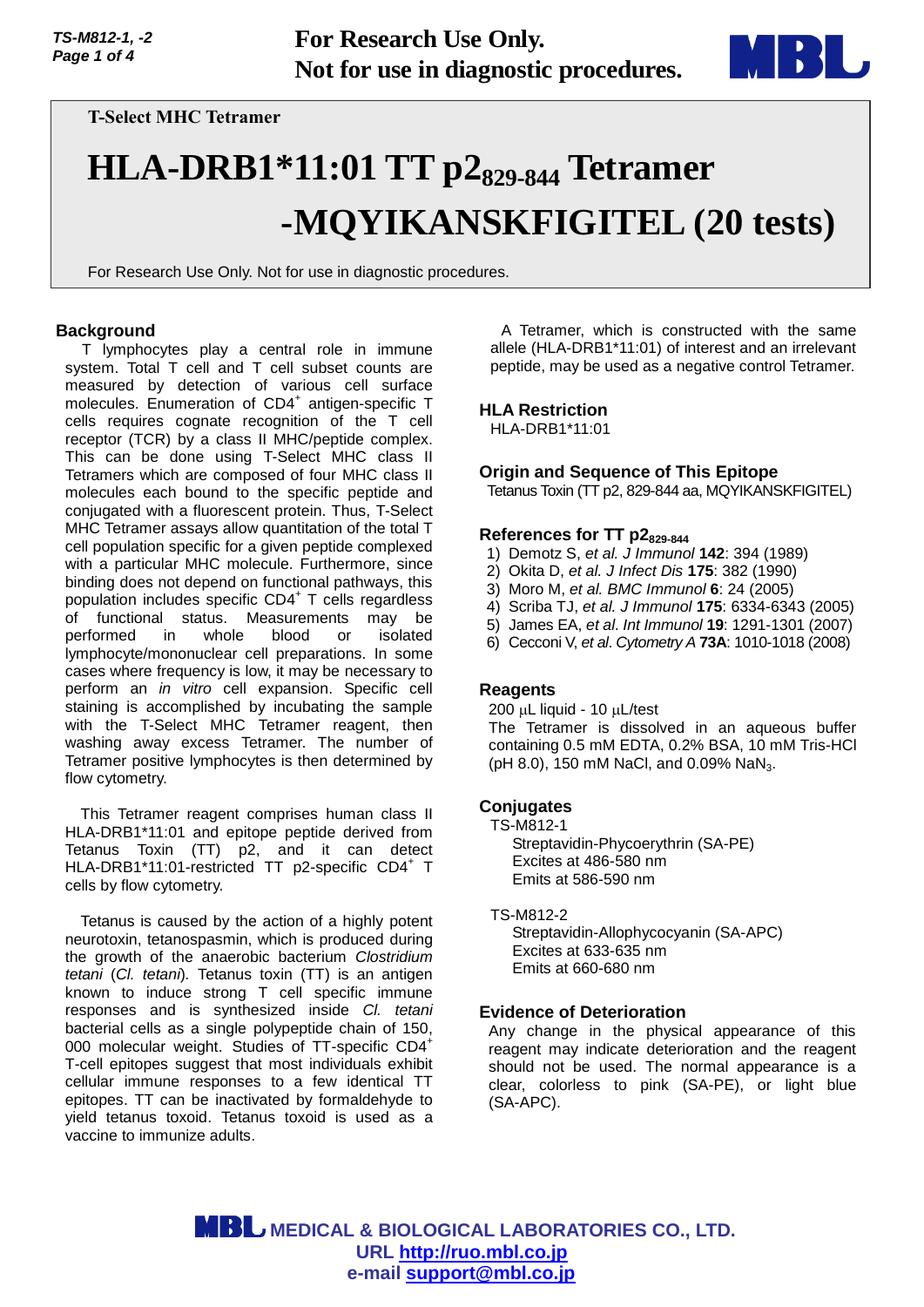## **Storage Conditions**

Store at 2 to 8°C. Do not freeze. Minimize exposure to light. The expiration date is indicated on the vial label.

## **Usage**

This reagent is for use with standard flow cytometry methodologies.

## **References for T-Select MHC Tetramer**

Altman JD, *et al. Science* **274**: 94-96 (1996) McMichael AJ, *et al. J Exp Med* **187**: 1367-1371 (1998) Bodinier M, *et al. Nat Med* **6**: 707-710 (2000)

## **Statement of Warnings**

- 1. This reagent contains 0.09% sodium azide. Sodium azide under acidic conditions yields hydrazoic acid, an extremely toxic compound. Azide compounds should be flushed with running water while being discarded. These precautions are recommended to avoid deposits in metal piping in which explosive conditions can develop. If skin or eye contact occurs, wash excessively with water.
- 2. Specimens, samples and material coming in contact with them should be handled as if capable of transmitting infection and disposed of with proper precautions.
- 3. Never pipette by mouth and avoid contact of samples with skin and mucous membranes.
- 4. Minimize exposure of reagent to light during storage or incubation.
- 5. Avoid microbial contamination of reagent or erroneous results may occur.
- 6. Use Good Laboratory Practices (GLP) when handling this reagent.

## **Materials Required But Not Supplied**

- 12 x 75 mm polypropylene test tubes
- Transfer pipettes
- Pipettors and disposable pipette tips
- Vortex mixer
- Centrifuge capable of 150 x g or 400 x g
- Aspirator
- PBS
- Red blood cell lysis reagent
- Anti-CD4-FITC, Beckman Coulter, Inc., PN A07750
- 7-AAD Viability Dye, Beckman Coulter, Inc., PN A07704
- Clear Back (human FcR blocking reagent), MBL, PN MTG-001

# **Procedure for Whole Blood**

- 1. Collect blood by venipuncture into a blood collection tube containing an appropriate anti-coagulant.
- 2. Add 10 µL of T-Select MHC Tetramer to each 12 x 75 mm test tube.
- 3. Add 200  $\mu$ L of whole blood into each test tube.
- 4. Vortex gently.
- 5. Incubate for 30-60 minutes at 2-8°C or room temperature (15-25°C) protected from light.
- 6. Add any additional antibodies (e.g. anti-CD4) and vortex gently.
- 7. Incubate for 30 minutes at 2-8°C protected from light.
- 8. Lyse red blood cells using commercially available reagents.
- 9. Prepare samples according to description of the package insert.
- 10. Store prepared samples at 2-8°C protected from light for a minimum of 1 hour (maximum 24 hours) prior to analysis by flow cytometry.

## **Procedure for Peripheral Blood Mononuclear Cells**

- 1. Prepare peripheral blood mononuclear cells (PBMC) according to established procedures. Cells should be re-suspended at a concentration of 2 x 10<sup>7</sup> cells/mL. 50  $\mu$ L of sample is required for each T-Select MHC Tetramer determination.
- 2. Add 10 µL of Clear Back (human FcR blocking reagent, MBL, PN MTG-001) to each 12 x 75 mm test tube.
- 3. Add 50  $\mu$ L PBMC into each test tube (e.g. 1 x 10<sup>6</sup>) cells per tube).
- 4. Incubate for 5 minutes at room temperature.
- 5. Add 10  $\mu$ L of T-Select MHC Tetramer and vortex gently.
- 6. Incubate for 30-60 minutes at 2-8°C or room temperature (15-25°C) protected from light.
- 7. Add any additional antibodies (e.g. anti-CD4) and vortex gently.
- 8. Incubate for 30 minutes at 2-8°C protected from light.
- 9. Add 3 mL of PBS or FCM buffer (2% FCS/0.09% NaN3/PBS).
- 10. Centrifuge tubes at 400 x g for 5 minutes.
- 11. Aspirate or decant the supernatant.
- 12. Resuspend the pellet in 500  $\mu$ L of PBS with 0.5% formaldehyde.
- 13. Store prepared samples at 2-8°C protected from light for a minimum of 1 hour (maximum 24 hours) prior to analysis by flow cytometry.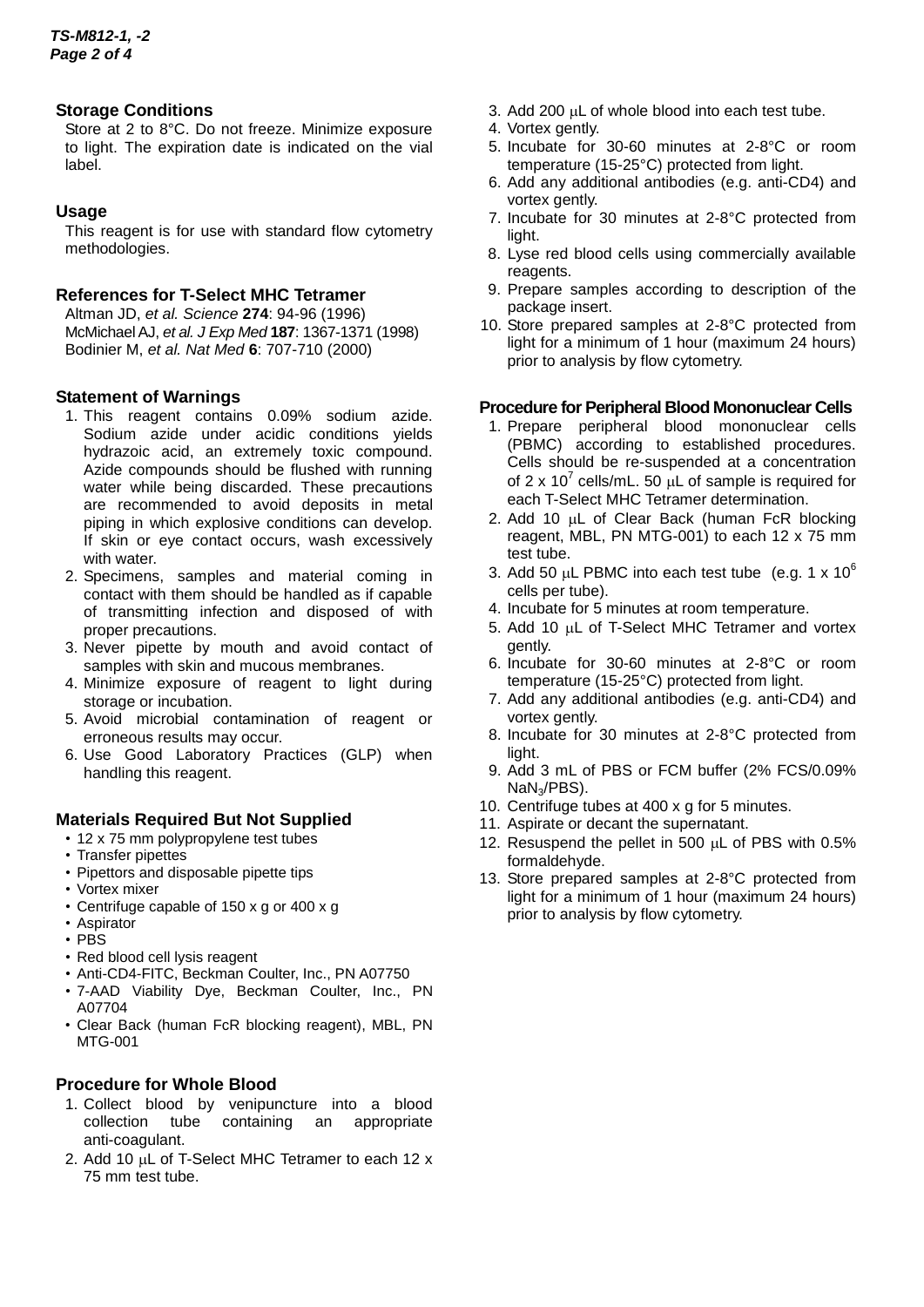## **Limitations**

- 1. For optimal results with whole blood, retain specimens in blood collection tubes at room temperature, while rocking, prior to staining and analyzing. Refrigerated specimens may give aberrant results.
- 2. Recommended cell viability for venous blood specimens is > 90%.
- 3. Prolonged exposure of cells to lytic reagents may cause white blood cell destruction and loss of cells in the population of interest.
- 4. All red blood cells may not lyse under the following conditions: nucleated red blood cells, abnormal protein concentration or hemoglobinopathies. This may cause falsely decreased results due to unlysed red blood cells being counted as leukocytes.

# **Technical Hints**

- A.If PBMC culture is needed, we recommend the use of heparin as an anti-coagulant.
- B.Clear Back reagent (human FcR blocking reagent) may effectively block non-specific binding caused by macrophages or endocytosis, resulting in clear staining when cells are stained with MHC Tetramer and antibodies. Please refer to the data sheet (MBL, PN MTG-001) for details.
- C.A Tetramer that is constructed with the same allele of interest and an irrelevant peptide may be used as a negative control.
- D.The use of CD45 antibody and gating of the lymphocyte population are recommended in order to reduce contamination of unlysed or nucleated red blood cells in the gate.
- E.Apoptotic, necrotic, and/or damaged cells are sources of interference in the analysis of viable cells by flow cytometry. Cell viability should be determined by 7-aminoactinomycin D (7-AAD) staining; intact viable cells remain unstained (negative).
- F. Cells do not require fixation prior to analysis if the stained cells are analyzed by flow cytometry within several hours.

# **Related Products**

#### **T-Select Human class II Tetramers**

| TS-M812-1 | HLA-DRB1*11:01 TT p2 <sub>829-844</sub> Tetramer-PE         |
|-----------|-------------------------------------------------------------|
| TS-M812-2 | HLA-DRB1*11:01 TT p2 <sub>829-844</sub> Tetramer-APC        |
| TS-M801-1 | HLA-DRB1*01:01 human CLIP <sub>103-117</sub> Tetramer-PE    |
| TS-M801-2 | HLA-DRB1*01:01 human CLIP <sub>103-117</sub> Tetramer-APC   |
| TS-M802-1 | HLA-DRB1*01:01 HIV gag <sub>295-307</sub> Tetramer-PE       |
| TS-M802-2 | HLA-DRB1*01:01 HIV gag <sub>295-307</sub> Tetramer-APC      |
| TS-M803-1 | HLA-DRB1*01:01 EBV EBNA1 <sub>515-527</sub> Tetramer-PE     |
| TS-M803-2 | HLA-DRB1*01:01 EBV EBNA1 <sub>515-527</sub> Tetramer-APC    |
| TS-M804-1 | HLA-DRB1*01:01 Influenza HA <sub>306-318</sub> Tetramer-PE  |
| TS-M804-2 | HLA-DRB1*01:01 Influenza HA <sub>306-318</sub> Tetramer-APC |
| TS-M805-1 | HLA-DRB1*04:05 human CLIP <sub>103-117</sub> Tetramer-PE    |
| TS-M805-2 | HLA-DRB1*04:05 human CLIP <sub>103-117</sub> Tetramer-APC   |
| TS-M806-1 | HLA-DRB1*04:05 Influenza HA <sub>306-318</sub> Tetramer-PE  |
| TS-M806-2 | HLA-DRB1*04:05 Influenza HA <sub>306-318</sub> Tetramer-APC |

```
TS-M807-1 HLA-DRB1*11:01 human CLIP<sub>103-117</sub> Tetramer-PE
TS-M807-2 HLA-DRB1*11:01 human CLIP<sub>103-117</sub> Tetramer-APC
TS-M808-1 HLA-DRB1*11:01 Influenza HA306-318 Tetramer-PE
TS-M808-2 HLA-DRB1*11:01 Influenza HA<sub>306-318</sub> Tetramer-APC
TS-M809-1 HLA-DRB1*04:01 human CLIP<sub>103-117</sub> Tetramer-PE
TS-M809-2 HLA-DRB1*04:01 human CLIP<sub>103-117</sub> Tetramer-APC
TS-M810-1 HLA-DRB1*04:01 Influenza HA<sub>306-318</sub> Tetramer-PE
TS-M810-2 HLA-DRB1*04:01 Influenza HA<sub>306-318</sub> Tetramer-APC
TS-M811-1 HLA-DRB1*04:01 GAD65<sub>555-567</sub> Tetramer-PE
TS-M811-2 HLA-DRB1*04:01 GAD65<sub>555-567</sub> Tetramer-APC
TS-M815-1 HLA-DRB1*01:01 HTLV-1 Tax<sub>155-167</sub> Tetramer-PE
TS-M815-2 HLA-DRB1*01:01 HTLV-1 Tax<sub>155-167</sub> Tetramer-APC
TS-M816-1 HLA-DRB1*15:01 human CLIP<sub>103-117</sub> Tetramer-PE
TS-M816-2 HLA-DRB1*15:01 human CLIP<sub>103-117</sub> Tetramer-APC
TS-M817-1 HLA-DRB1*15:02 human CLIP<sub>103-117</sub> Tetramer-PE
TS-M817-2 HLA-DRB1*15:02 human CLIP<sub>103-117</sub> Tetramer-APC
```
#### **T-Select Mouse class II Tetramers**

| TS-M703-1 I-A <sup>d</sup> OVA <sub>323-339</sub> Tetramer-PE         |
|-----------------------------------------------------------------------|
| TS-M704-1 $I-A^b$ MOG <sub>35-55</sub> Tetramer-PE                    |
| TS-M705-1 $I-A^b$ FMLV <sub>123-141</sub> Tetramer-PE                 |
| TS-M706-1 I-A <sup>b</sup> E $\alpha$ <sub>52-68</sub> Tetramer-PE    |
| TS-M707-1 I-A <sup>b</sup> ESAT-6 <sub>1-20</sub> Tetramer-PE         |
| TS-M710-1 I-A <sup>b</sup> OVA <sub>323-339</sub> Tetramer-PE         |
| TS-M715-1 I-A <sup>b</sup> human CLIP <sub>103-117</sub> Tetramer-PE  |
| TS-M716-1 I-A <sup>b</sup> Influenza $NP_{311-325}$ Tetramer-PE       |
| TS-M720-1 I-A <sup>d</sup> human CLIP <sub>103-117</sub> Tetramer-PE  |
| TS-M721-1 $I-A^b$ L. monocytogenes LLO <sub>190-201</sub> Tetramer-PE |
| TS-M722-1 I-A <sup>b</sup> mouse 2W1S Tetramer-PE                     |
| TS-M724-1 I-A <sup>b</sup> LCMV GP <sub>126-140</sub> Tetramer-PE     |

#### **T-Select Peptides**

| TS-M812-P        | HLA-DRB1*11:01 TT p2 <sub>829-844</sub> peptide                  |
|------------------|------------------------------------------------------------------|
| TS-M801-P        | HLA-DRB1*01:01 human CLIP <sub>103-117</sub> peptide             |
| <b>TS-M802-P</b> | HLA-DRB1*01:01 HIV gag <sub>295-307</sub> peptide                |
| TS-M803-P        | HLA-DRB1*01:01 EBV EBNA1 <sub>515-527</sub> peptide              |
| TS-M804-P        | HLA-DRB1*01:01 Influenza HA <sub>306-318</sub> peptide           |
| TS-M811-P        | HLA-DRB1*04:01 GAD65 <sub>555-567</sub> peptide                  |
| TS-M815-P        | HLA-DRB1*01:01 HTLV-1 Tax <sub>155-167</sub> peptide             |
| TS-M701-P        | I-A <sup>b</sup> HBc helper peptide                              |
| <b>TS-M702-P</b> | I-A <sup>d</sup> Tetanus toxin p30 helper peptide                |
| TS-M703-P        | I-A <sup>b</sup> /I-A <sup>d</sup> OVA helper peptide            |
| TS-M704-P        | I-A <sup>b</sup> MOG <sub>35-55</sub> peptide                    |
| <b>TS-M707-P</b> | $I-A^b$ ESAT-6 <sub>1-20</sub> peptide                           |
| TS-M708-P        | I-A <sup>k</sup> HEL peptide                                     |
| TS-M716-P        | I-A <sup>b</sup> Influenza NP <sub>311-325</sub> peptide         |
| <b>TS-M721-P</b> | I-A <sup>b</sup> L. monocytogenes LLO <sub>190-201</sub> peptide |
| <b>TS-M722-P</b> | I-A <sup>b</sup> mouse 2W1S peptide                              |
| <b>TS-M724-P</b> | I-A <sup>b</sup> LCMV GP <sub>126-140</sub> peptide              |
|                  |                                                                  |

## **Kit**

AM-1005M IMMUNOCYTO Cytotoxicity Detection Kit 4844 IMMUNOCYTO CD107a Detection Kit

## **Others**

| A07750  | Anti-CD4 (Human) mAb-FITC               |
|---------|-----------------------------------------|
| A07704  | 7-AAD Viability Dye                     |
| MTG-001 | Clear Back (Human FcR blocking reagent) |

Please check our web site [\(http://ruo.mbl.co.jp\)](https://ruo.mbl.co.jp/) for up-to-date information on products and custom MHC Tetramers.